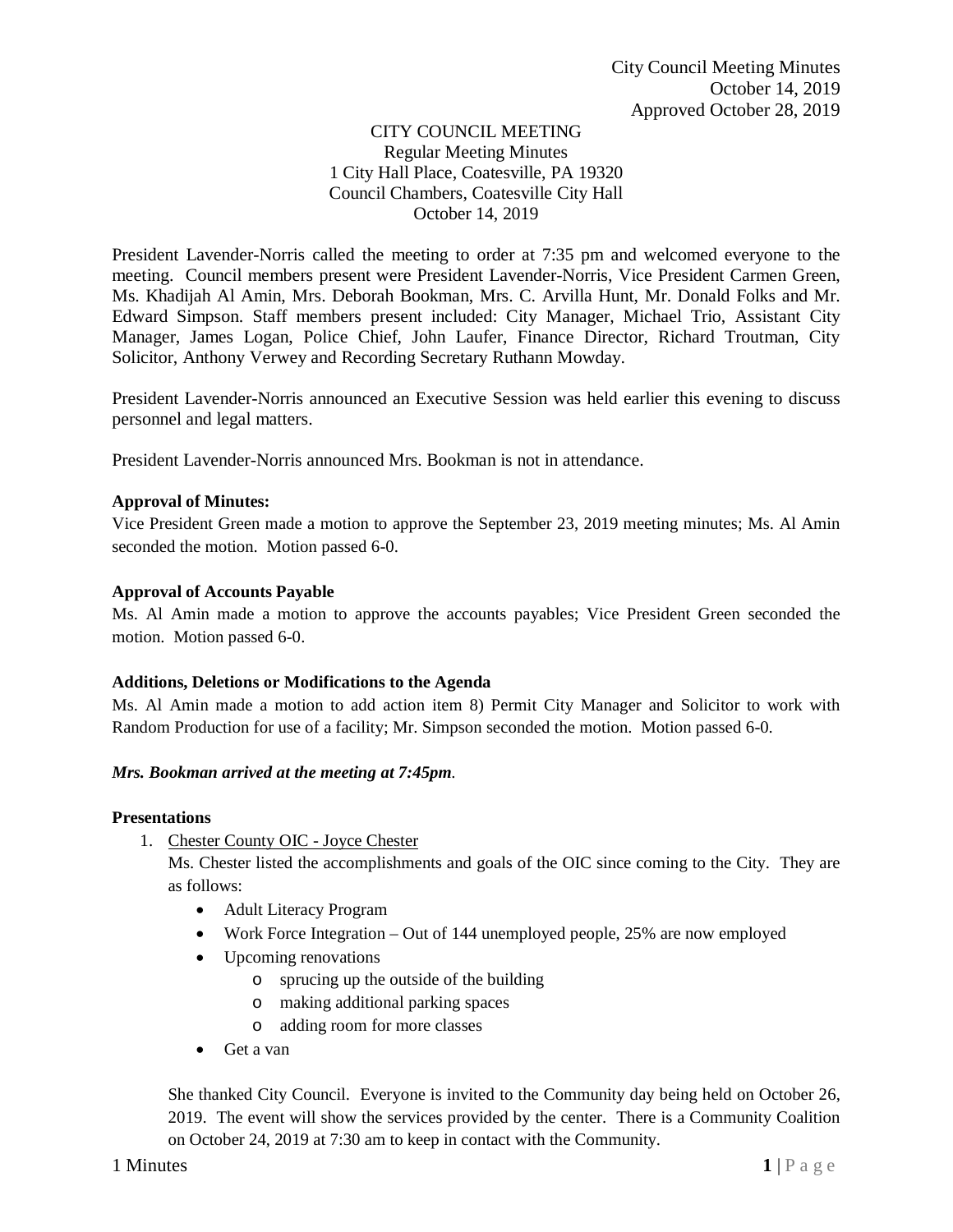# 2. 190 West Lincoln Highway - Susan Springsteen and David Wilson

Mr. Proudfoot provide Council with a rendering of the plans for 190 West Lincoln Highway (Old G.O. Carlson Building). He is awaiting the permit for the replacement of the sidewalk on East Lincoln and Church Street. There was a glitch with the application. Ms. Springsteen sated she will contact Ms. Chester for employment opportunities.

# 3. Proposed Preliminary Budget

Mr. Troutman reviewed the:

- Letter from the City Manager
- Key Assumptions
- Wish List from the Departments
- Options on how to fund the deficit
- Revenue indicating information on the pie charts to keep consistent in prior years.
- What drives the revenues
- Payroll summary detailed summary to come
- Non-general funds
- Solid Waste
- Debt Service
- Cash Receipts

## **Citizens' Hearings –** *Regular Action Items Only* **(3 Minutes)**

There were no citizens comments on regular action items only.

## **Regular Action Items**

1. Receive and consider amended 2019 Salary Ordinance

Vice President Green made a motion to approve the amended 2019 Salary Ordinance; Mrs. Hunt seconded the motion. Motion passed 7-0.

2. Receive and consider Resolution granting conditional approval of the Coatesville Mixed Use Redevelopment amended Final land Development Plan of DEPG Coatesville Associates, LP; setting forth conditions of approval which require applicant to meet certain benchmarks for completion of public and quasi-public improvements, comply with all conditions set forth in Resolution 2018-11; and approval being further conditioned upon acceptance of said conditions by the developer/applicant

Ms. Al Amin made a motion to approve a Resolution granting conditional approval of the Coatesville Mixed Use Redevelopment amended Final land Development Plan of DEPG Coatesville Associates, LP; setting forth conditions of approval which require applicant to meet certain benchmarks for completion of public and quasi-public improvements, comply with all conditions set forth in Resolution 2018-11; and approval being further conditioned upon acceptance of said conditions by the developer/applicant; Mr. Folks seconded the motion. Motion passed 7-0.

3. Receive and consider Capital Purchase to replace City computers and software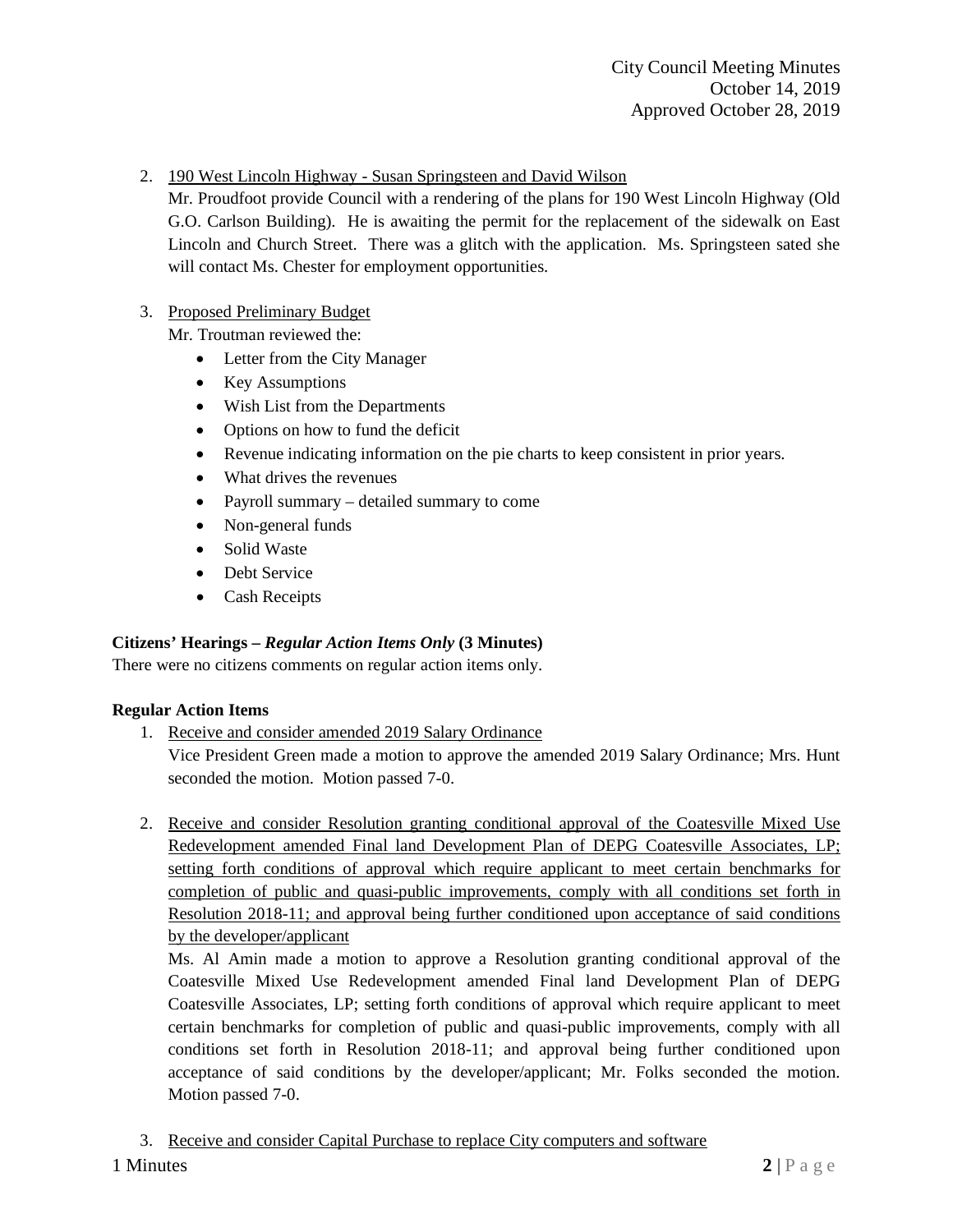Mr. Folks made a motion to table the Capital Purchase to replace City computers and software until the next meeting; Ms. Al Amin seconded the motion. Motion tabled 7-0.

- 4. Receive and consider Resolution appointing Tax Collection Committee Delegates Mr. Folks made a motion to approve a Resolution appointing Tax Collection delegates; Mrs. Hunt seconded the motion. Motion passed 7-0.
- 5. Receive and consider application payment no. 5 to James R. Kenney in the amount of \$76,854.03 for 3rd Avenue Streetscapes Mrs. Hunt made a motion to approve application payment no. 5 to James R. Kenney in the amount of \$76,854.03 for 3rd Avenue Streetscapes; Vice President Green seconded the motion. Motion passed 7-0.
- 6. Receive and consider draw 4 payment to MECO Construction in the amount of \$62,682.01 for the Route 30 and 82 redesign project Ms. Al Amin made a motion to approve the draw 4 payment to MECO Construction in the amount of \$62,682.01 for the Route 30 and 82 redesign project; Mr. Folks seconded the motion. Motion passed 7-0.
- 7. Receive and consider advertisement of special meetings and work sessions for budget Vice President Green made a motion to authorize the City Manager to poll council an advertise appropriate date for the special meetings/workshops for the budget; Mr. Simpson seconded the motion. Motion passed 7-0.
- 8. Receive and consider the City Manager and Solicitor to work with Random Production, LLC to use a City facility

Vice President Green made a motion to approve the City Manager and Solicitor to work with random Productions, LLC to use a City facility; Ms. Al Amin seconded the motion. Motion passed 7-0.

Vice President Green made a motion to close action items; Mr. Folks seconded the motion. Motion passed 6-0. Ms. Al Amin was not present for the vote.

## **Discussion Item**

1. Meeting Minutes

Vice President Green asked for a correction to the minutes changing Vice President Green to President Lavender-Norris called the meeting to order.

### **Solicitors Report**

Mr. Verwey announced he:

- Worked with City Administration and staff to address various quality of life enforcement issues.
- Worked on pending land development issues.
- Provided legal advice and guidance on general legal issues.

## **City Manager's Report**

**1 Minutes 3** | P a g e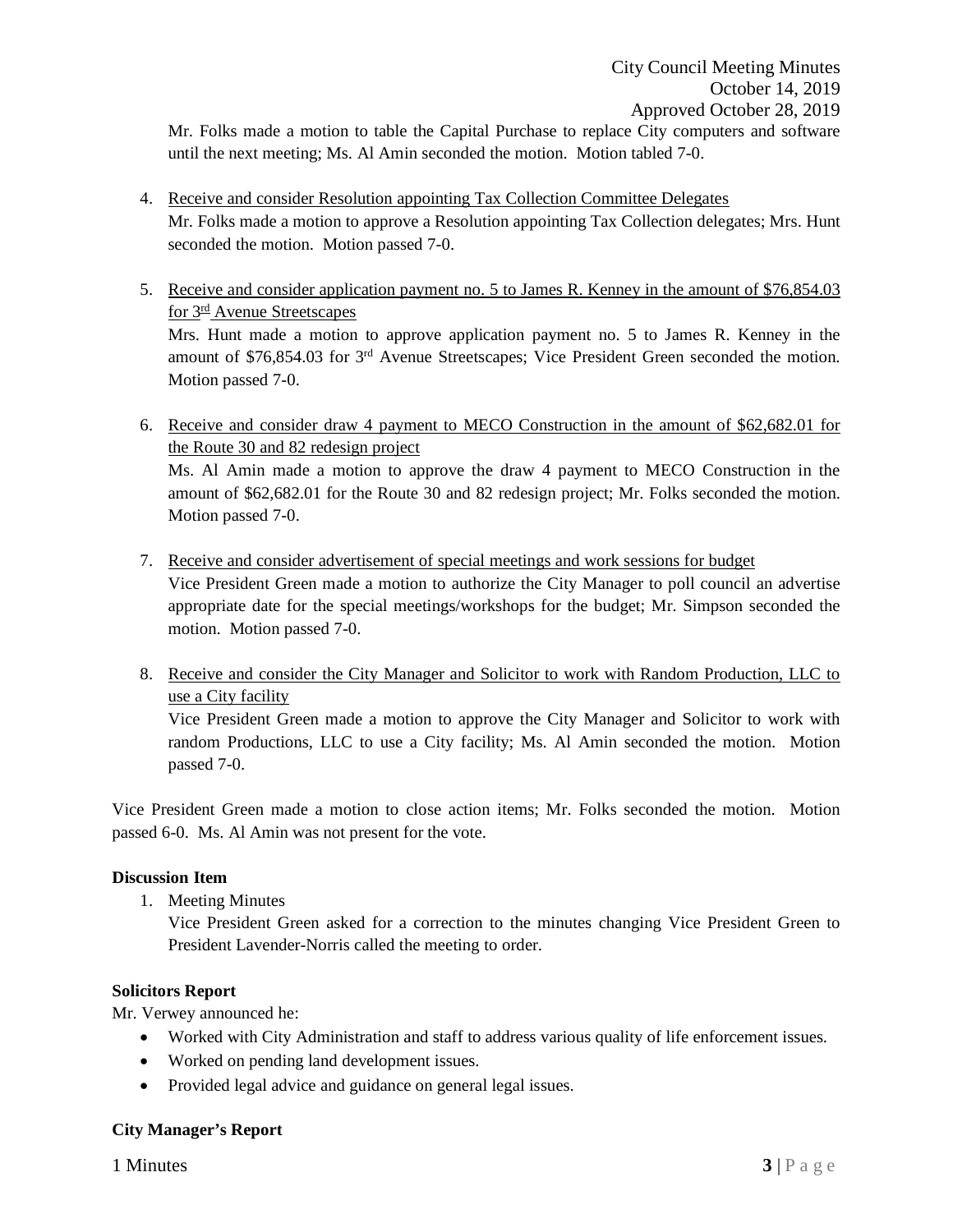Mr. Trio announced:

- Catalyst bypass message board is operational and providing monthly rent revenue to the City of Coatesville
- City Hall Complex/District Court ongoing operations with no problems generating monthly rent to the City
- City Hall interior glass partitions are ordered and CR Glass will be scheduling date this month to install
- Public Works has removed all files from the Community Center. Staff and interns reducing file volume (multiple copies) and setting up new files
- Community Center removal of propane tank and termination of service
- Splash Pads closed and winterized
- Code Enforcement addressing automotive and trash dumping penalties and enforcement procedures with Mr. Verwey and Emergency Management/Chief Laufer abandoned vehicles, noise and nuisance and dumping on/in public right-of-way's
- Third Avenue Streetscape final invoice from James R Kenney Contracting.
- PAWC completed subsurface work on Martin Luther King Jr. Boulevard. Full width paving is required to complete the project to meet city specifications
- 190 West Lincoln Highway permits for sidewalk repairs have been submitted
- LTL follow up meeting conducted to streamline services provided and improve customer service

## **Assistant City Manager Report**

Mr. Logan announced:

- New website will launch on October 29, 2019 New site will e presented to City Council on October 28, 2019
- Historic Commission is currently auditing the pages for the website and working
- Working with Charles Byerly and Deacon to get a Historic Property Map
- Attended the 120<sup>th</sup> Pennsylvania League of Cities and Municipalities (PLCM) Summit where everyone exchanged ideas.
- October 26, 2019 is the Parks and Recreation Fall Festival at gateway Park from 2:30 p to 9:30 pm

## **Finance Director Report**

There was no Finance Director Report at this time.

## **Citizens' Hearings –** *Non-Agenda Items Only* **(3 Minutes)**

### Rick Saha

Mr. Saha voiced his concerns regarding the Solid Waste pick up and the bulk pick up in the City.

Vice President Green made a motion to close citizens' hearings on non-agenda items; Ms. Al Amin seconded the motion. Motion passed 7-0.

### **Special Events**

There were no special events at this time.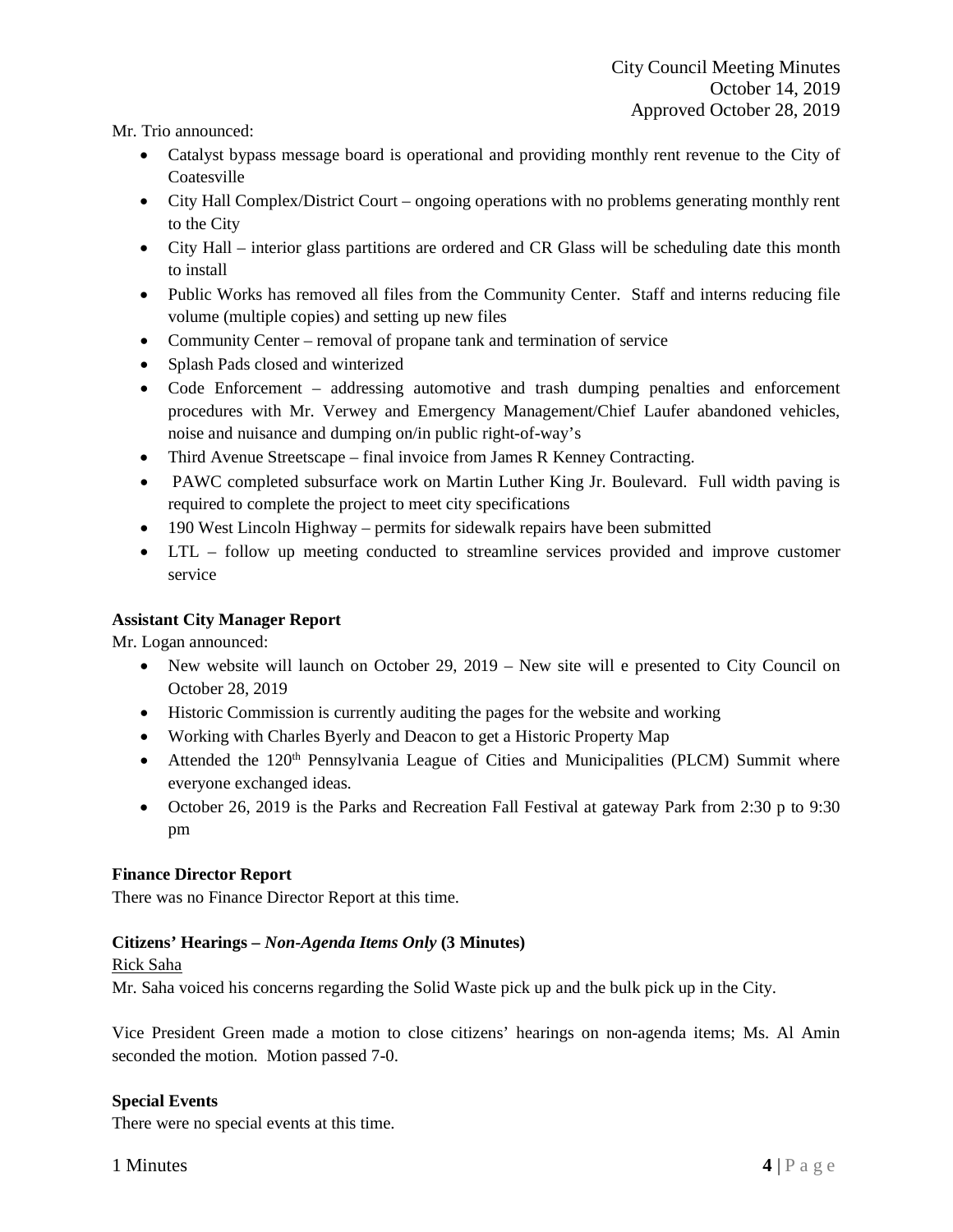### **Council Comments**

Mrs. Bookman thanked everyone for coming out to the meeting. Thank you, Mr. Saha for coming out. We are definitely trying to do by our City. We have been working on the issues with the Eagle. I appreciate you coming out with your suggestions. They were great suggestions, so I appreciate that. Thank you all for coming out and safe travels home.

Ms. Al Amin thanked everyone for coming out and wished everyone safe travels home.

Mrs. Hunt thanked everyone for attending the meeting. I have a question in the patchwork on Martin Luther King Jr. Boulevard. Will they, PAWC or PECO pave the road curb to curb. Mr. Trio explained the requirement is to pave curb to curb. Mrs. Hunt thanked Mr. Trio and said she will check up on the status. On behalf of Council, I would like to send condolences to Councilman Simpson on the passing of his father and send prayers to his family as his father will be interred on Thursday with full military honors at Fort Indiantown, Gap. Thank you to our staff and thank you everyone for coming out.

Mr. Folks Commended Ms. Springsteen for the comments she gave at the symposium or the City. They were superb. You talked about the residents, the mailman and the people of the City, when you said that, you just made me say wow. For someone coming into our City and to talk about our City like that was very, very, very nice. Thank you for saying that. I see they started the construction on 4th Avenue. The detours ae set u and people are complaining, but that is what you got to do to get this City back up to speed. I'm very proud to say on my project. Kiki's Second Chance, I had my first body. Happy to say, I got them to do their time. I'm very happy with the City. You can have your cake and eat it to. The City of Coatesville is coming back. Thank you and have a good night.

Mr. Simpson thanked everyone for their condolences. It is much appreciated. I see,  $4<sup>th</sup>$  Avenue, parts are closed. The construction company needs to put a sign on Lumber Street because people are coming down the wrong way stopping and backing out all the way back to Third Avenue. The people are turning around and going the wrong way, they are going this way and that way. Is there a way we can reach out to the, and say, hey put a sign up because if you come up and turn on Third Avenue then you see the sign. You need a sign before the road saying closed. The City is Moving and moving forward. There is a lot of buzz. I want to thank City staff for their help in continuing to move the City forward with all the positive things and good things going on right now. We appreciate all the hard work to make this happen and attract more business in the City. It's exciting times. Thank you and good night.

Vice President Green stated she is excited about the wonderful things, Joyce shared with us. Thank you for bring the OIC back to the City of Coatesville because we know it is our residents who utilize the service, but then were having to travel to West Chester. She has some great success stories and too bad she's not here, I would like to tell her and give her kudos. I just want to say thank you to our Main Street Manager, Charles Green who is here and Urius Cole the Community Advisor. They are doing a fantastic job. I hear so many great things. I know you presented well at the Community update and Urius is consistently working on new things. We need to set up meetings together, I just want to acknowledge the work you are doing and know we appreciate it. Susan, I agree with the comments from Mr. Folks. I spoke to you at the symposium and we talked for a while and I just want to officially welcome you to the City. You are so excited and it's good to hear someone who is not from here, have so much excitement